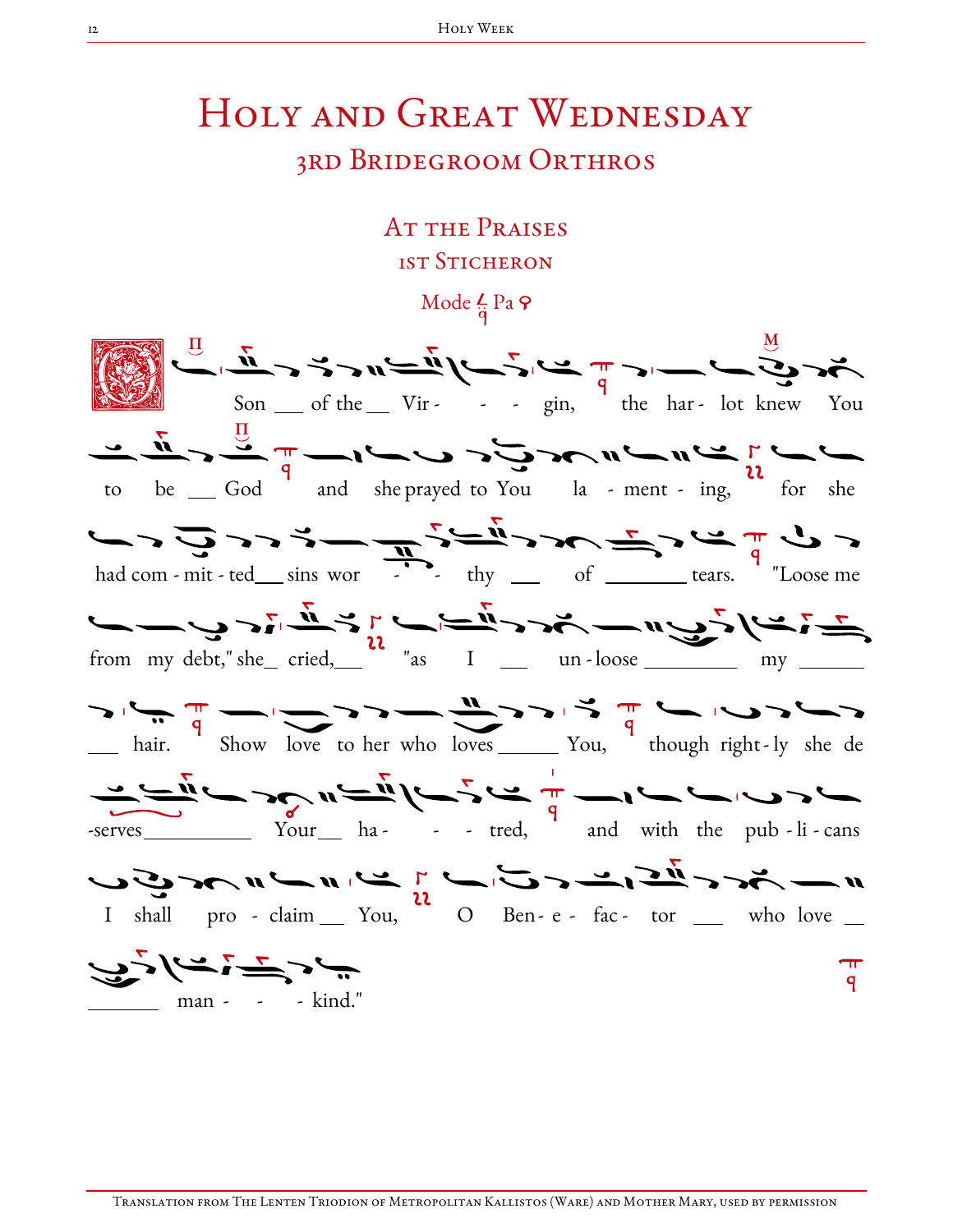### 2ND STICHERON

Mode  $\frac{L}{\dot{q}}$  Pa  $\varphi$ 

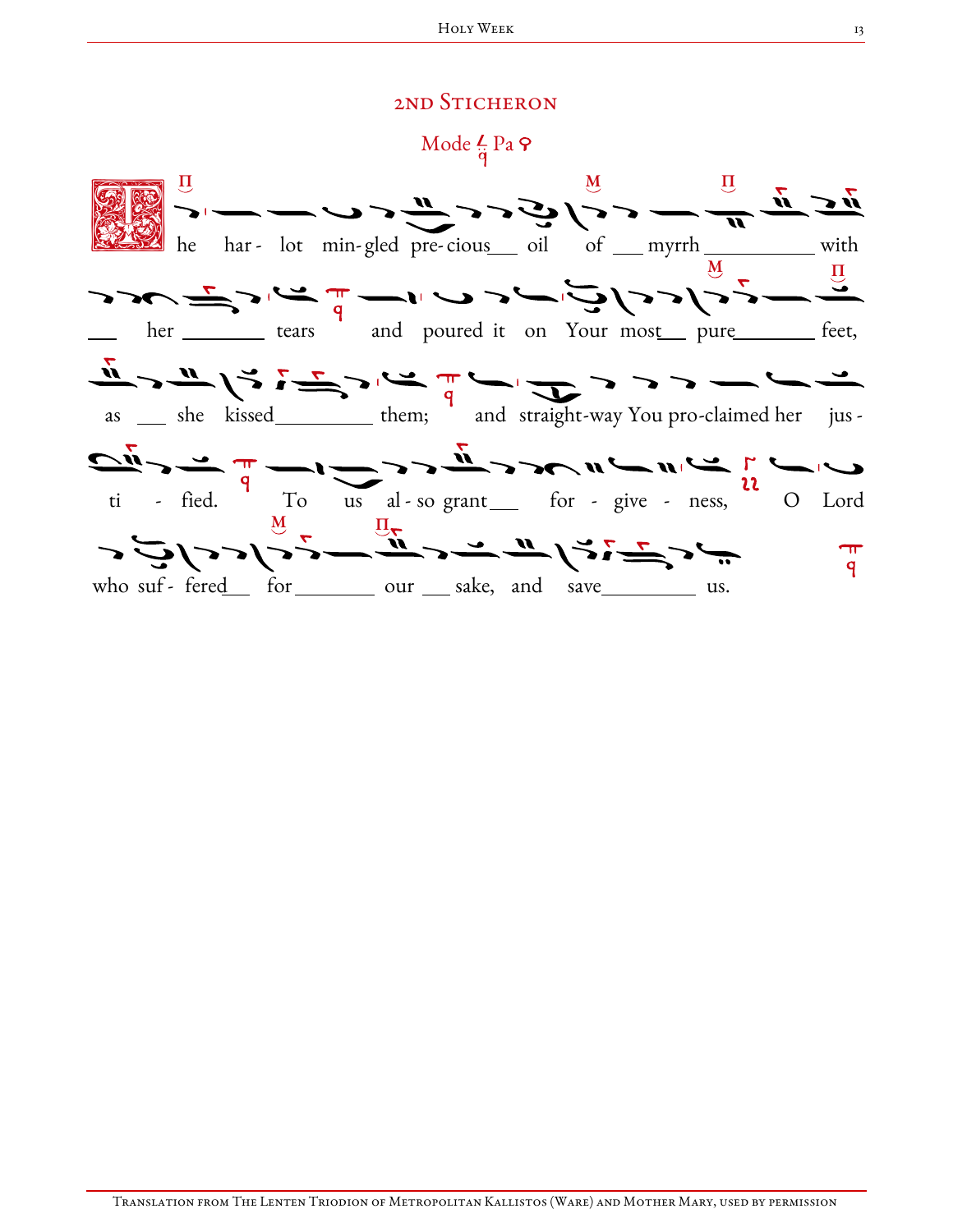#### **3RD STICHERON**

Mode  $\frac{L}{\dot{q}}$  Pa  $\varphi$ 

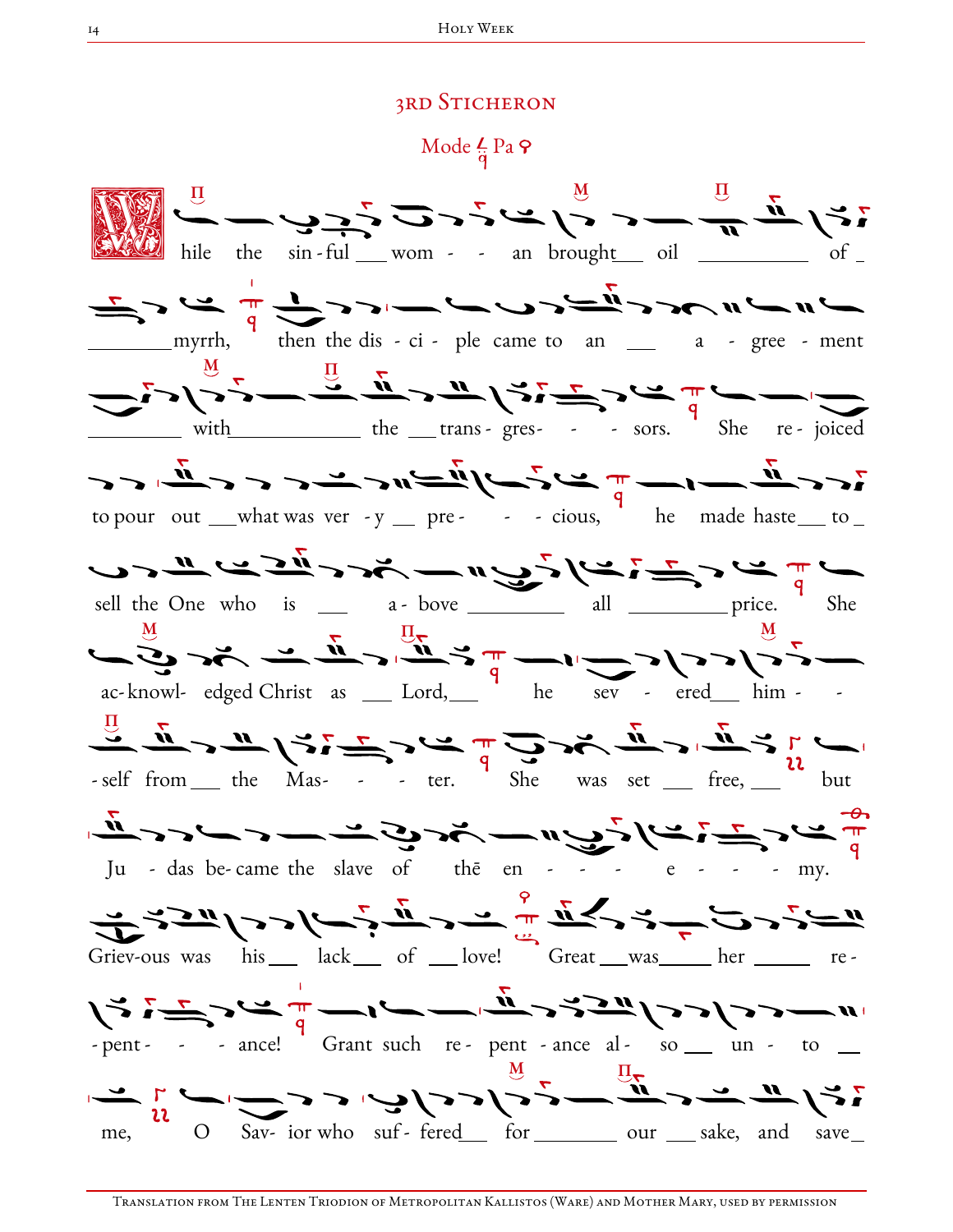

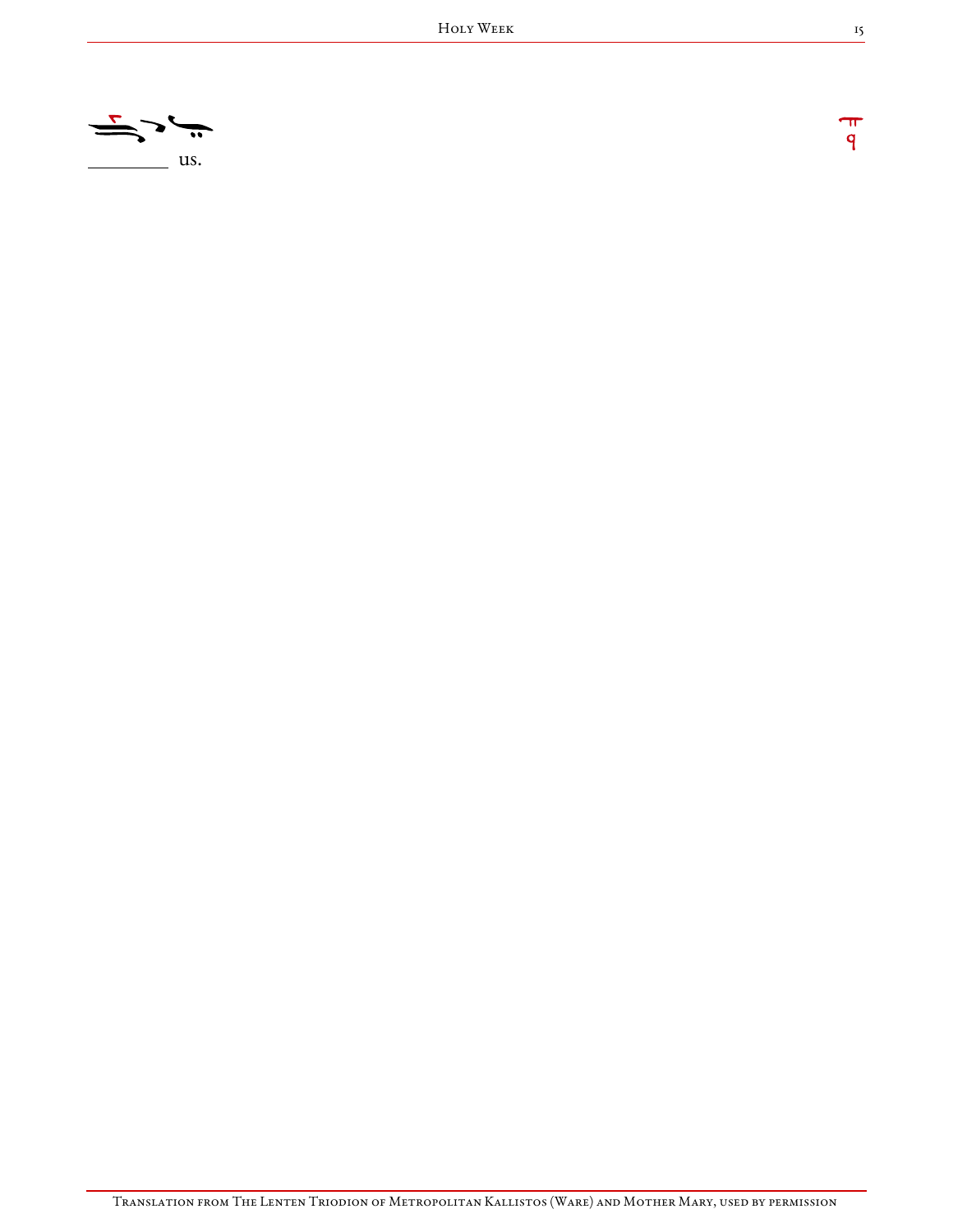#### **4TH STICHERON**

Mode  $\frac{L}{q}$  Pa  $\varphi$ 

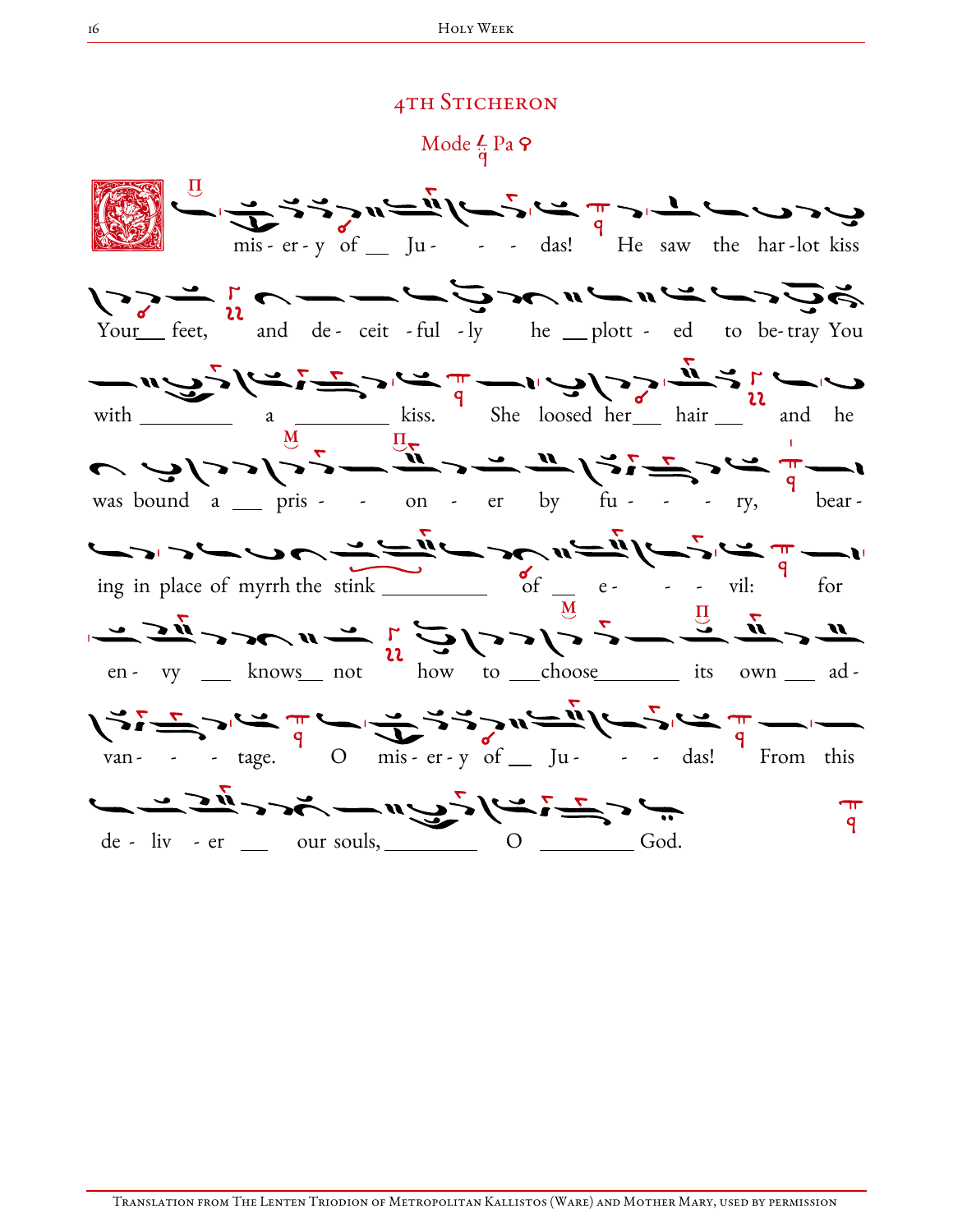#### Doxastikon

 $Mode$   $\overline{m}$  Thi  $\rightarrow$